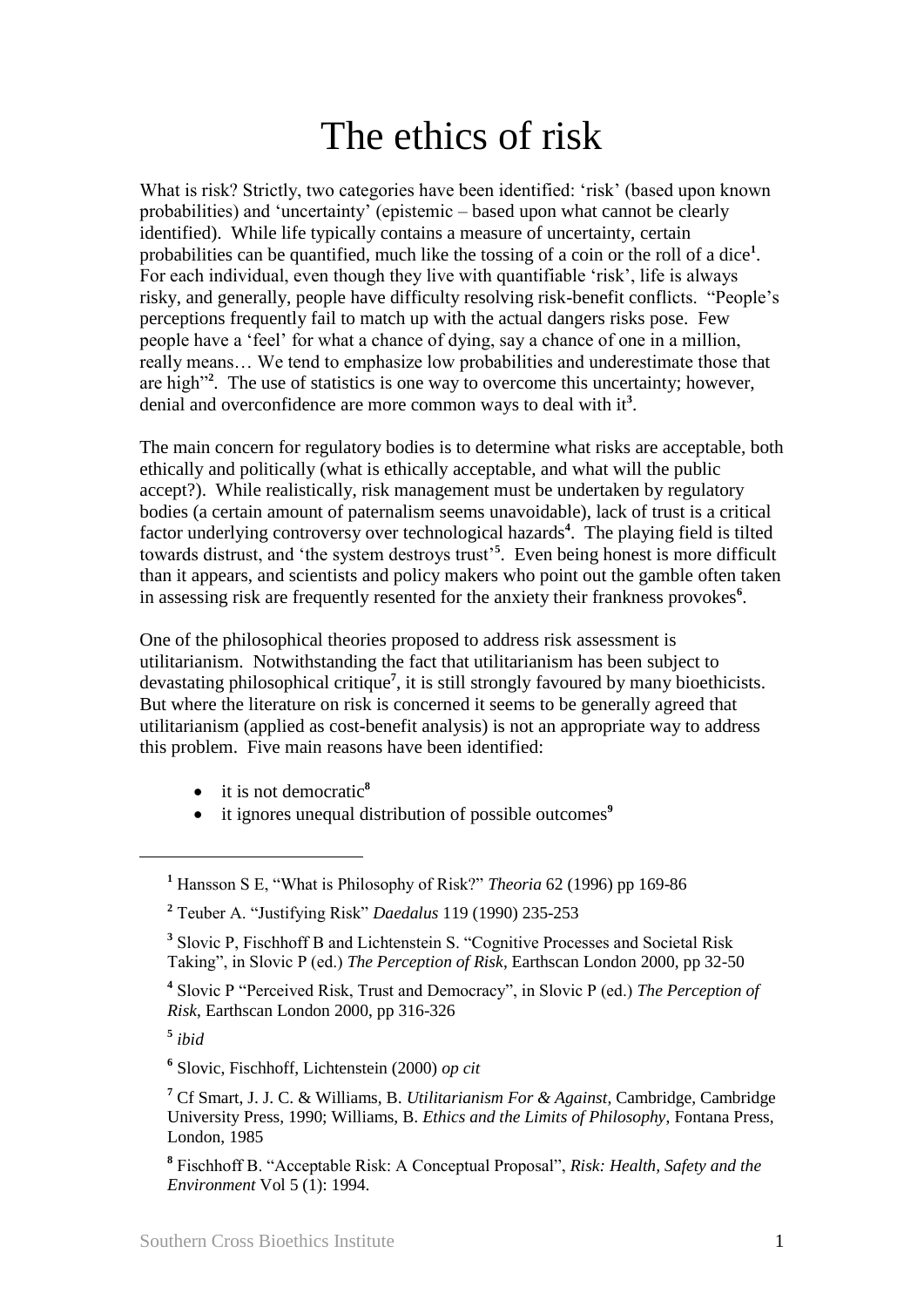- $\bullet$  it is value-blind<sup>10</sup>
- $\bullet$  it attempts to measure what human life is worth<sup>11</sup>
- it tries to reach a definite conclusion from insufficient information**<sup>12</sup>**

As an alternative to utilitarianism, contract theories have also been applied to risk assessment and have been criticised on other grounds, whether consent is actual or hypothetically derived. Criticism has been made because:

- obtaining a genuine consent is unrealistic and seeking it could create a stalemate**<sup>13</sup>**
- there can be too much faith in contracts, leading to the undesirable consequence that "only consent can turn a potential violation of a right into a permissible act"<sup>14</sup>.

Even if an ethic of 'natural rights' is used as a basis for risk regulation, the fact is that harms vary qualitatively and their probabilities vary quantitatively. Some writers view this as insurmountable and therefore sufficient grounds on which to dismiss a natural rights theory of risk. This problem is sometimes call *causal dilution***<sup>15</sup>**: "Given that a certain moral theory prohibits a certain action because it has the property P, under what conditions should a generalized version of the same theory prohibit an action because it possibly, but not certainly, has the property P?"

Altham**<sup>16</sup>** rejects utilitarian, contractual, and natural rights theories, citing fatal problems with each. His solution is to have no principle on which to base risk management; but to simply find the level of risk at which people do not feel anxious (based upon their own assessment of their quality of life) regardless of the facts, and their desire to reach agreement will cause them to accept the risk. For him risk is therefore entirely subjective.

McKerlie**<sup>17</sup>** argues that moral views based on rights cannot deal with risk. Not only is a hostile intention not necessary for a rights violation, but "an action that turns out to

**<sup>11</sup>** Teuber (1990) *op cit*; the problem of saving lives immediately at risk.

**<sup>12</sup>** Hansson SE, "Philosophical perspective on risk" *Ambio* Vol 28 (6) Sept 1999, pp 539- 542, also Hansson S O "The False Promises of Risk Assessment", *Ratio* 6 (1) June 1993, 16-26

**<sup>13</sup>** Fischhoff (1994) *op. cit*; Hansson S O "What is philosophy of risk?", *Theoria* 62 (1996) 169-186

**<sup>14</sup>** Teuber (1990) *op cit*

<u>.</u>

**<sup>15</sup>** Hansson (1999) *op cit*

**<sup>16</sup>** Altham J E J "Ethics of Risk", *Proceedings of the Aristotelian Society* 1984, pp 15-29

**<sup>17</sup>** McKerlie D "Rights and Risk", *Canadian Journal of Philosophy* 16 (2) June 1986, pp 239-252

<sup>&</sup>lt;sup>9</sup> *ibid* (for example, benefits for many but disastrous consequences for a few)

**<sup>10</sup>** Baron D S "The Abuses of Risk Assessment", in Waterstone M (ed.) *Risk and Society: The interaction of science, technology and public policy*, Kluwer Academic Publishers 1992, pp 173-1778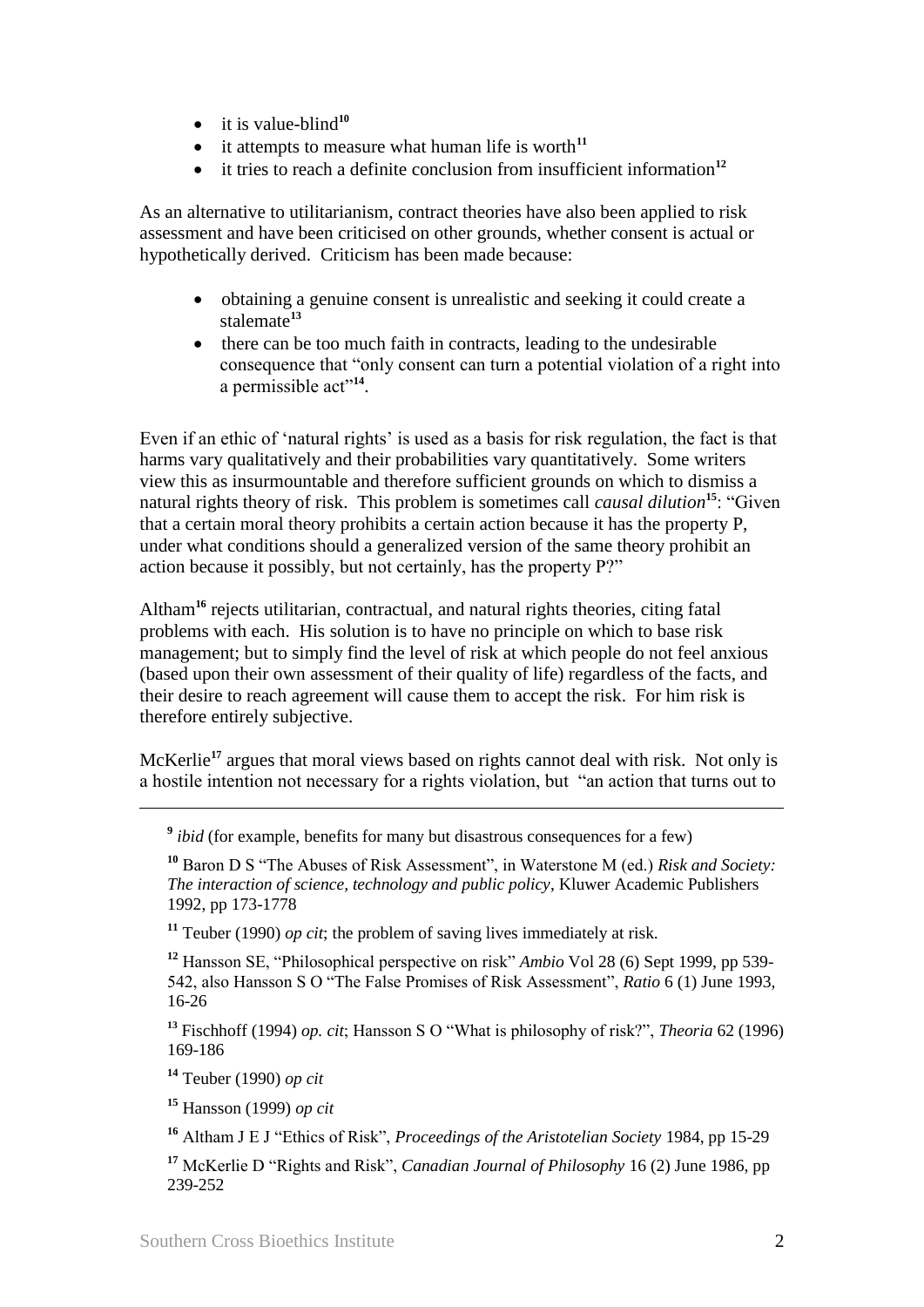be harmless may nevertheless have been prohibited, while an action that causes harm may nevertheless have been permissible", e.g. driving down one"s street versus Russian roulette . He also rejects the view that rights correspond with autonomy.

McKerlie also argues that "In many examples the rights view chooses an action that will not lead to the best outcome. For example, it will tell us not to kill an innocent person even if that would somehow save the lives of many others."**<sup>18</sup>** In saying this, of course, McKerlie does not identify a problem with natural law reasoning *per se*. He just assumes we have the right to do whatever is necessary to achieve what, on other grounds, he wants the outcome to be.

It also appears that "scientific" risk assessment cannot be separated from either the values or management issues. Analysis cannot replace process, only inform it**<sup>19</sup>**. And science cannot pretend to be 'objective'<sup>20</sup>. What is studied, how the research is designed, how it is interpreted and reported are all value-laden **<sup>21</sup>**. This leads to three corollaries:

- Disagreement about risk will not disappear in the face of "scientific evidence'<sup>22</sup>.
- 'Public education' is not the sole answer<sup>23</sup>.
- We don"t need improved risk assessment techniques; we need greater participation in decision-making**<sup>24</sup>** .

Most writers therefore suggest that ethical guidelines, or values, should be established first. The process of risk regulation should be, at least to some extent, democratic, because the procedure of decision-making is as important as the outcome**<sup>25</sup>**. Therefore much research into the public's 'perceptions of risk' has been and is being conducted.

1

<sup>21</sup> For example see Cranor C. "Scientific Conventions, Ethics and Legal Institutions", *Risk: Health, Safety and the Environment* 1 (1989):155. Presentation given at Symposium on Public Participation in Risk Management. [www.fplc.edu/risk/vol1/spring/cranor.htm;](http://www.fplc.edu/risk/vol1/spring/cranor.htm) the ethics of confidence and type I and II errors.

**<sup>22</sup>** Slovic, Fischhoff and Lichtenstein (2000) *op cit*

<sup>23</sup> Freudenberg W R and Rursch J A, "The risks of 'putting the numbers in context': a cautionary tale", in Löfstedt R and Frewer L, *The Earthscan Reader in Risk and Modern Society*, Earthscan London 1998, pp 77-90

**<sup>24</sup>** Teuber (1990) *op cit*

**<sup>25</sup>** Renn O. "Concepts of risk: a classification" in Krimsky S and Golding D (ed.) *Social Theories of Risk*; Praeger, London: 1992, ch3 pp 53-79, Fischhoff (1994) *op cit*

**<sup>18</sup>** *ibid*

**<sup>19</sup>** Fischhoff (1994) *op cit*

**<sup>20</sup>** Thompson P B "Risk Objectivism and Risk Subjectivism: When are Risks Real?" *Risk: Health, Safety and the Environment* 1: 3 (1989) Also find at [www.fplc.edu/risk/vol1/winter/thompson.htm](http://www.fplc.edu/risk/vol1/winter/thompson.htm)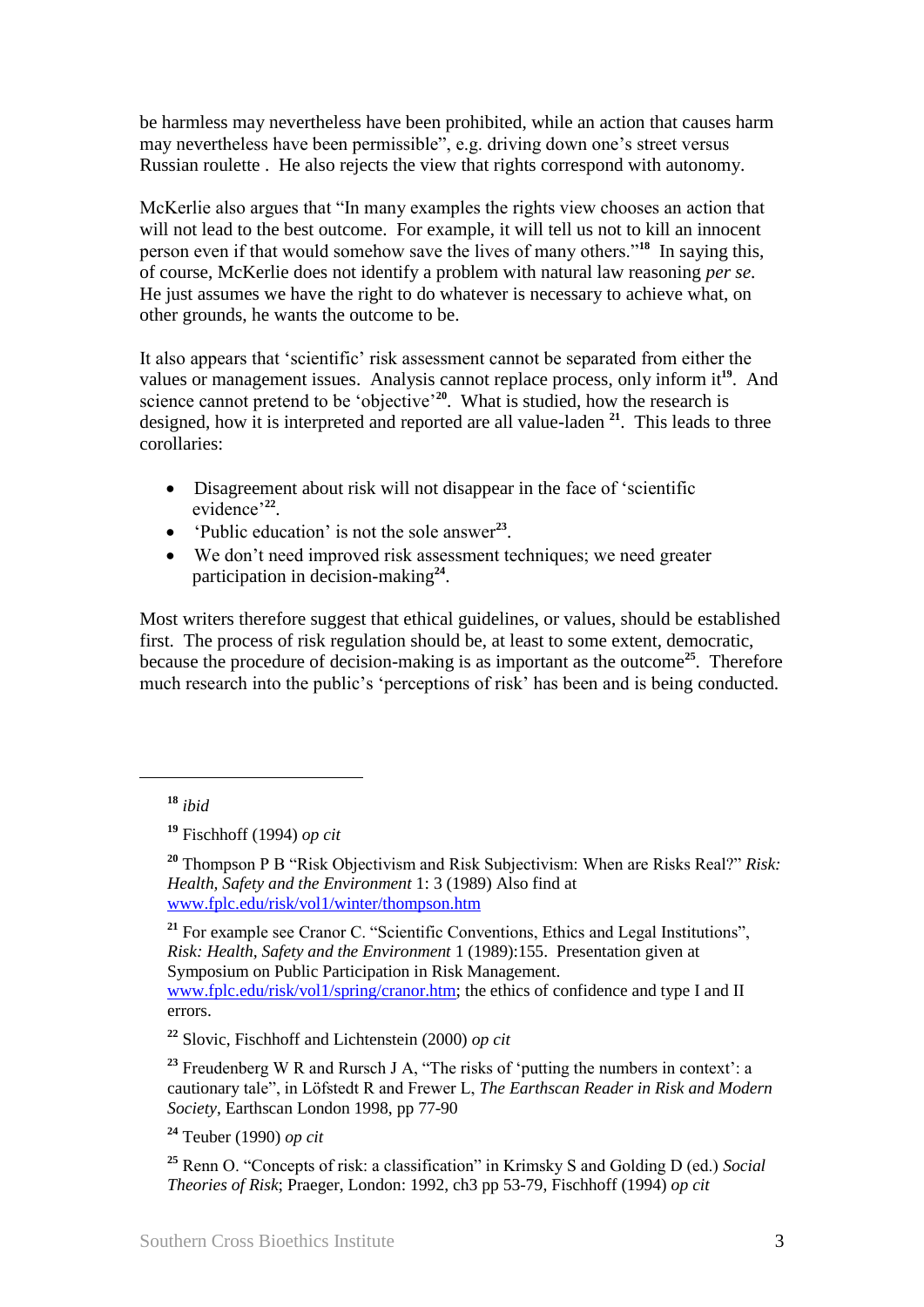For example, a comparison of rival theories of risk perception considers the following**<sup>26</sup>**:

- 1. *knowledge:* people perceive things to be dangerous because they know them to be dangerous.
- 2. *personality theory:* some love risk-taking, others are averse.
- 3. *economic theory:* (a) the rich are more willing to take risks because they benefit more and are shielded from the consequences, while the poor feel the opposite; (b) "post-materialist" – living standards have improved so the rich are more interested in social relations and better health.
- 4. *political theory:* struggles over interests, i.e. explanatory power in social and demographic characteristics.
- 5. *cultural theory:* individuals choose what to fear (and how much to fear it) in order to support their way of life. (Renn categorises people as hierarchists, individualists or egalitarians).

Wildavsky and Dale conclude that cultural theory provides the best prediction of how people will perceive risk in a variety of situations. This corresponds with Teuber"s conclusion that "we are not only end-oriented; we are also ideal-oriented. We do not care just about where we end up; we care about the kind of people we have to become in order to end up in one place or another"**<sup>27</sup>** .

An evaluation of risk can't just measure against the benefits. Other characteristics are also important: control, familiarity, knowledge, and immediacy of benefits**<sup>28</sup>**. For example, voluntariness and control are important: people will accept more risk if they perceive to have more control (e.g. the "irrational" preference for driving over flying)**<sup>29</sup>**. But should the fact that people have double standards for different types of risk (feelings of dread, unfamiliarity, involuntarily accepted, control) be imposed upon industry?**<sup>30</sup>**

So how do we determine acceptable levels of risk? Considerations of policy regarding risks are highly complex:

The acceptability of risk is a relative concept and involves consideration of different factors. Considerations in these judgments may include: The certainty and severity of the risk; the reversibility of the health effect; the knowledge or familiarity of the risk; whether the risk is voluntarily accepted or involuntarily imposed; whether individuals are compensated for their exposure to the risk; the advantages of the activity; and the risks and advantages for any alternatives. **31**

<sup>1</sup> **<sup>26</sup>** Wildavsky A and Dake K, "Theories of risk perception: who fears what and why?" *Daedalus* 119 (1990) pp 41-60

**<sup>27</sup>** Teuber (1990) *op cit*

**<sup>28</sup>** Slovic (2000) *op cit*

**<sup>29</sup>** Renn (1992) *op cit*, Slovic (2000) *op cit*

**<sup>30</sup>** Fischhoff (1994) *op cit*

**<sup>31</sup>** 53 Fed. Reg., at 28,513. cited in Fischhoff (1994) *op cit*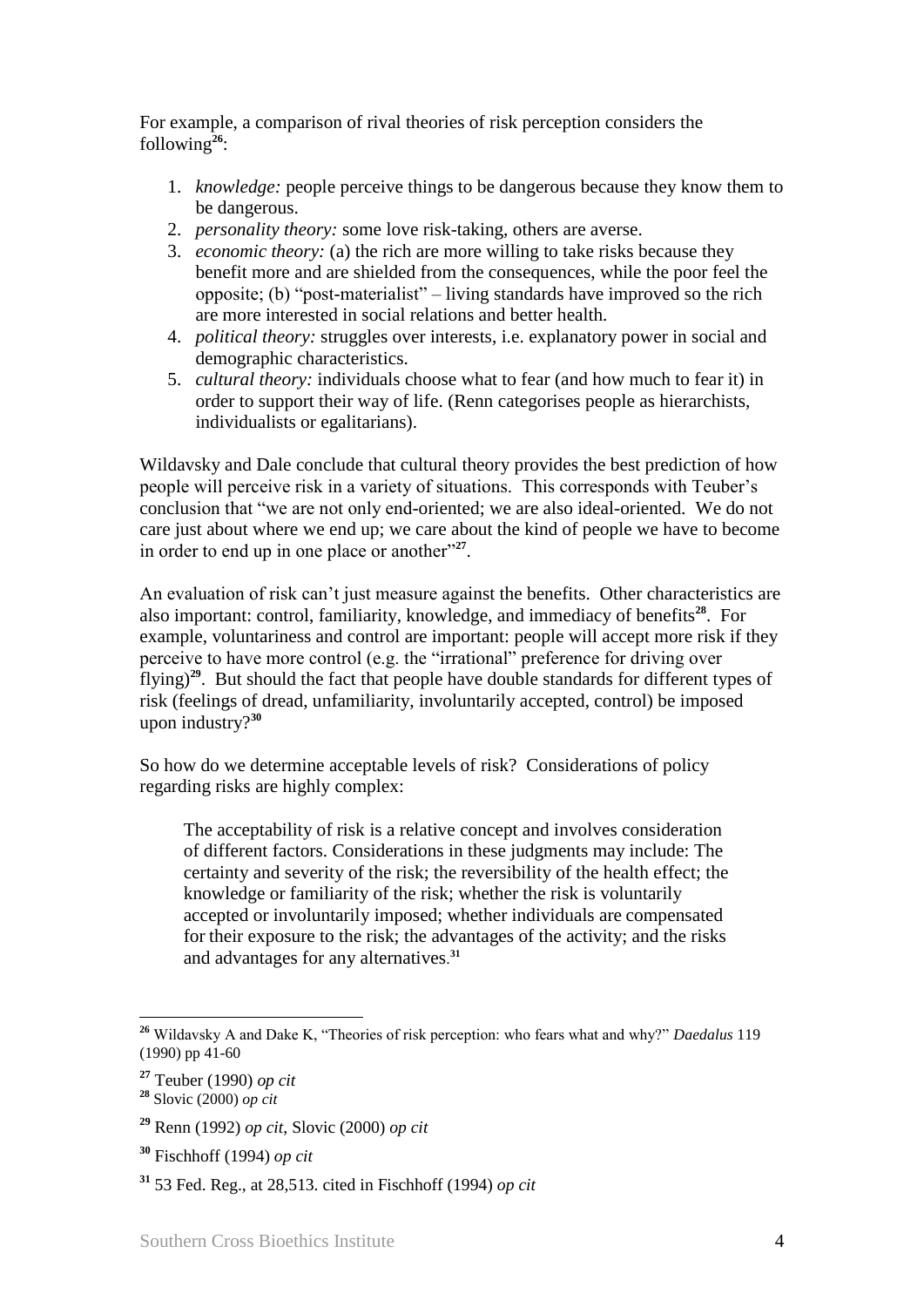Some authors have compared a variety of ways to answer the question "which risks are acceptable?"**<sup>32</sup>**:

- a) cost-benefit analysis
- b) revealed preferences based on behaviour(assumes people have information and can use it optimally)
- c) expressed preferences by directly asking people what they prefer(considered more democratic)
- d) natural standards ("biological wisdom", that is, assuming that the optimal level of exposure is that under which the species evolved is acceptable)
- e) multiple hazards (considering many hazards at once, and therefore needing to prioritise)
- f) facing political realities (can"t please everyone at once)
- g) muddling through intelligently (no approach is clearly superior, so careful consideration should be given to all aspects, and good analysis should be insightful but not necessarily conclusive)
- h) a combined approach (using the various approaches well enough in combination so that they complement one another's strengths rather than compound each other"s weaknesses) – this is the one recommended by these authors.

Some consider that muddling through may be the only ethical way to make choices about public risk<sup>33</sup>. Fischhoff presents a detailed description of 'orderly muddling' risk regulation**<sup>34</sup>**. He and others suggest that the *reasonable person standard* could be used to determine generally acceptable tradeoffs, and that acceptable tradeoffs must be ones that citizens endorse in principle (rather than actual or hypothetical consent)<sup>35</sup>.

## **IMPLICATIONS FOR GMOS**

There has been a tendency for a "Mexican stand-off" between companies involved in experiments with GMOs and large sections of the community that seem to distrust the safety and necessity for these developments.

Coming from the scientific and industry side, the developmental stages in risk management identified by Fischhoff seem to have been applied so far:

- All we have to do is get the numbers right
- All we have to do is tell the public the numbers
- All we have to do is explain what we mean by the numbers
- All we have to do is show the public that they have accepted similar risks in the past
- All we have to do is show the public that it's a good deal for them
- All we have to do is treat the public nicely

**<sup>32</sup>** Slovic, Fischhoff, Lichtenstein (2000) *op cit*

**<sup>33</sup>** Teuber (1990) *op cit*

**<sup>34</sup>** Fischhoff (1994) *op cit*

**<sup>35</sup>** Fischhoff (1994) *op cit*, Thompson (1989) *op cit*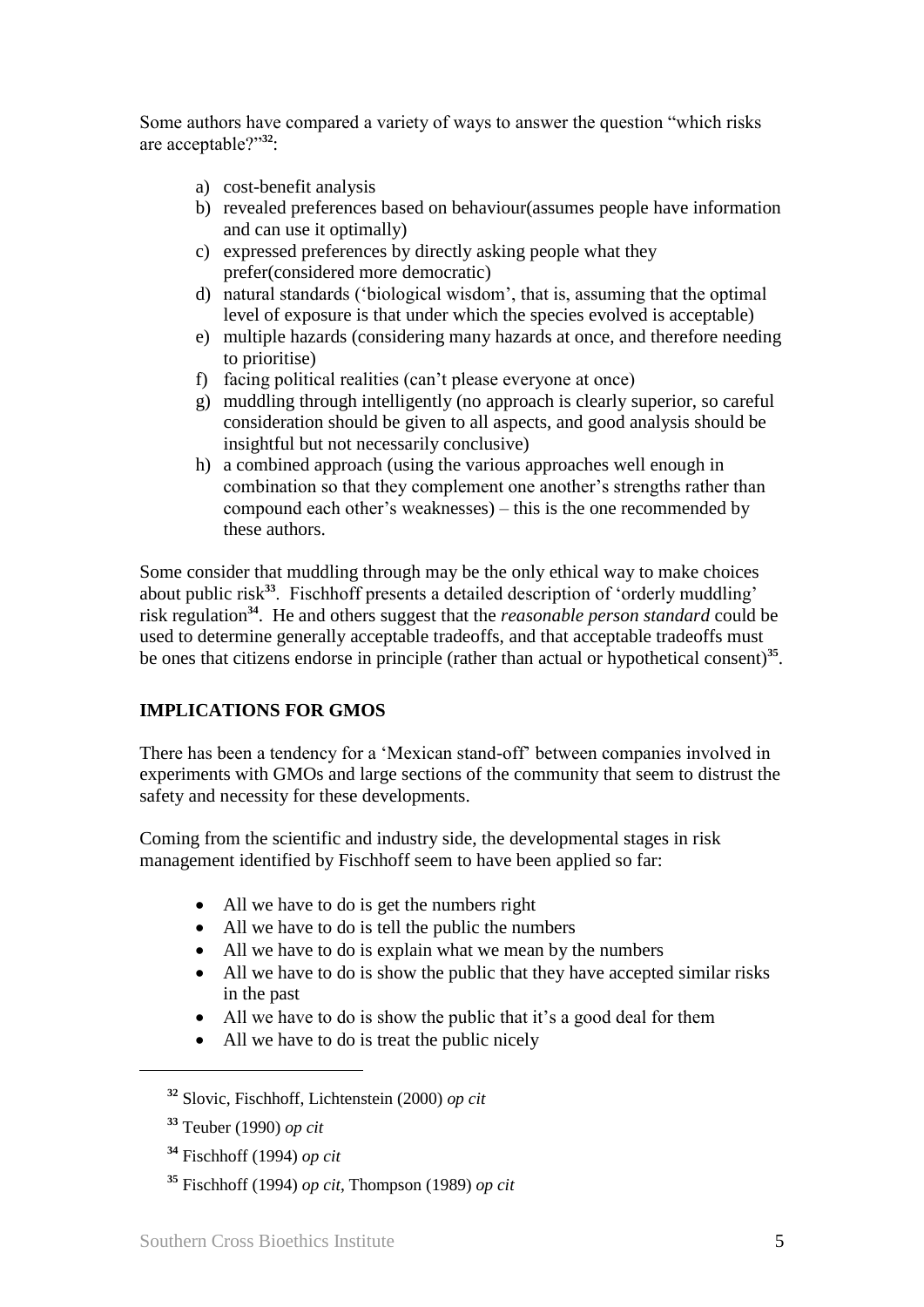- All we have to do is make partners of the public
- All of the above<sup>36</sup>

Yet many sections of the community remain *sceptical* about the numbers because of their anxiety about a number of things. They are concerned that scientists cannot identify in advance all of the variables and then control for them, and that there may be catastrophic unforeseen consequences. Some argue that given there is no real necessity for these developments when the world already produces sufficient food for its populations (although we are nowhere near achieving equitable distribution), are these risks worth taking? Is it possible that the ones who are really running the agenda on risk assessment are those who stand to gain most financially and/or professionally from these developments? And if that is the case, is it possible that risks are, inadvertently or otherwise, being minimised? Moreover, many sections of the public simply do not trust "experts" where environmental issues are concerned.

That is, the attitudes one brings to a particular issue where risk assessment is concerned may well condition what one makes not only of the evidence that is available but who is interpreting the evidence.

Assuming the efficacy of objective risk assessment, Philip Regal puts it this way:

"Philosophers of science could do a great deal to improve the quality of risk assessment by helping regulators and the public to further identify and understand the differences between judgments based on credible scientific information and theory, and judgments based on world-views that include theory reductionism, essentialism, idealism, Greek cosmology, and utilitarianism masking as objective science … [S]ome environmentalists … also mistake Platonic or Aristotelian models of the balance and perfection of nature for hard science. They may strongly oppose any modifications of nature and may make the false claim that the science of ecology warns that any disturbance of nature is unsafe."**<sup>37</sup>**

There needs to be better communication and trust between agribusiness and science on the one hand, and the community on the other if a process is to be developed which will provide an agreed basis for risk assessment. At the moment public disquiet on the risks involved with GMOs is unlikely to be met by bland assurances of safety from business, government, and scientific authorities. That is, "just trust us" doesn"t quite cut it.

The Hastings Center (US) recently launched an international project, *Public Perceptions of Agricultural Biotechnology*, which is funded by the Rockefeller Foundation. At its first meeting in May 2000, participants from Europe and the US

**<sup>36</sup>** Fischhoff, B (1998), *op. cit.,* 134

**<sup>37</sup>** Regal P J "Metaphysics in Genetic Engineering: Cryptic Philosophy and Ideology in the "Science" of Risk Assessment", appears in Ad Van Dommelen (ed.) *Coping with Deliberate Release: The Limits of Risk Assessment*, International Center for Human and Public Affairs, Tilburg/Beunos Aires 1996: 15-32. Find also at [www.psrast.org/pjrbiosafety.htm](http://www.psrast.org/pjrbiosafety.htm)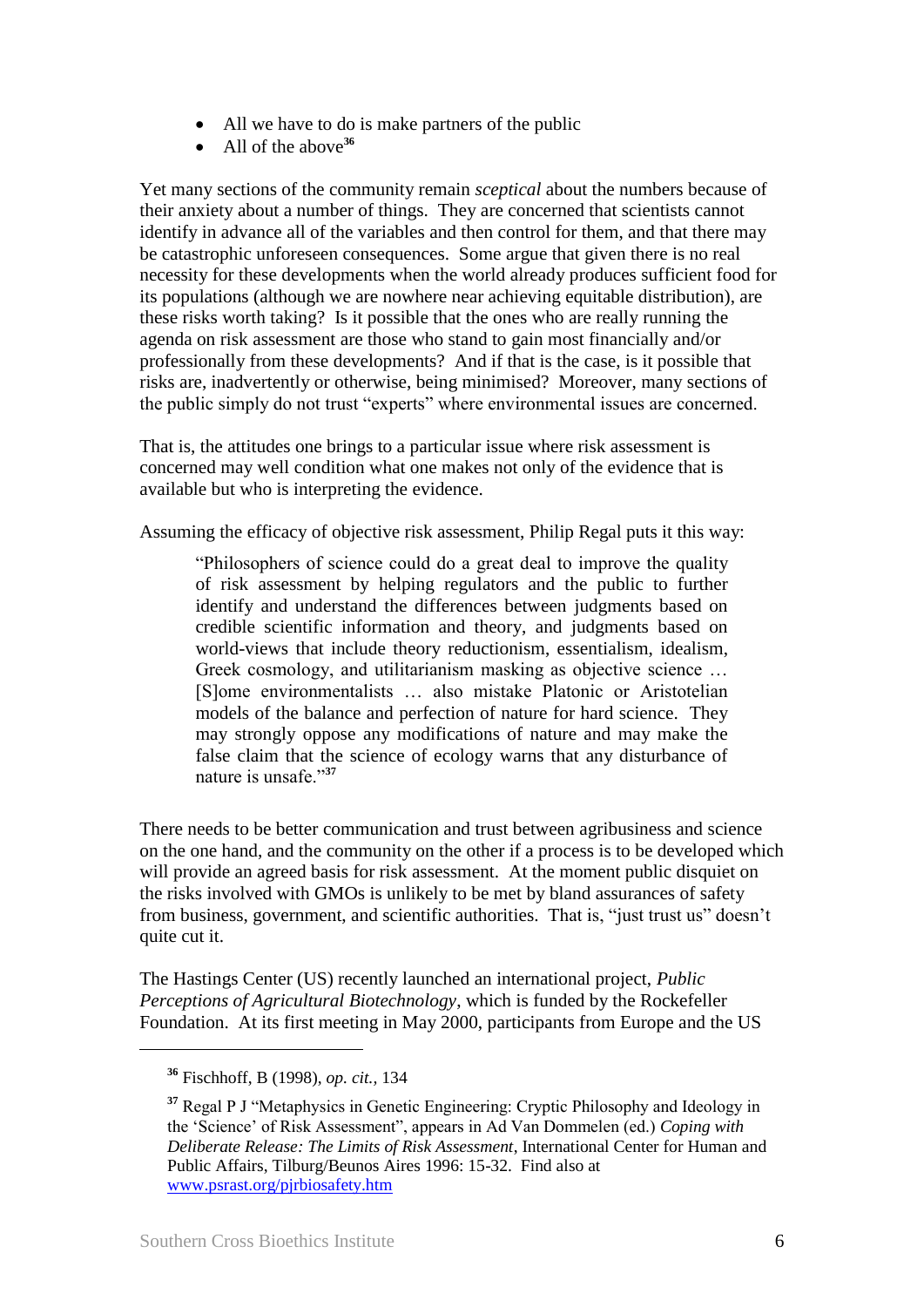"generally agreed that perceptions of risk and benefit are multilayered and cannot be properly understood by scientific interpretations alone."**<sup>38</sup>**

John I Fleming, PhD, Director, Southern Cross Bioethics Institute Gregory K Pike, PhD, Deputy Director, Southern Cross Bioethics Institute Selena Ewing, B.H.Sc., Research Officer, Southern Cross Bioethics Institute

**<sup>38</sup>** *Hastings Center report*, July-August 2000, 47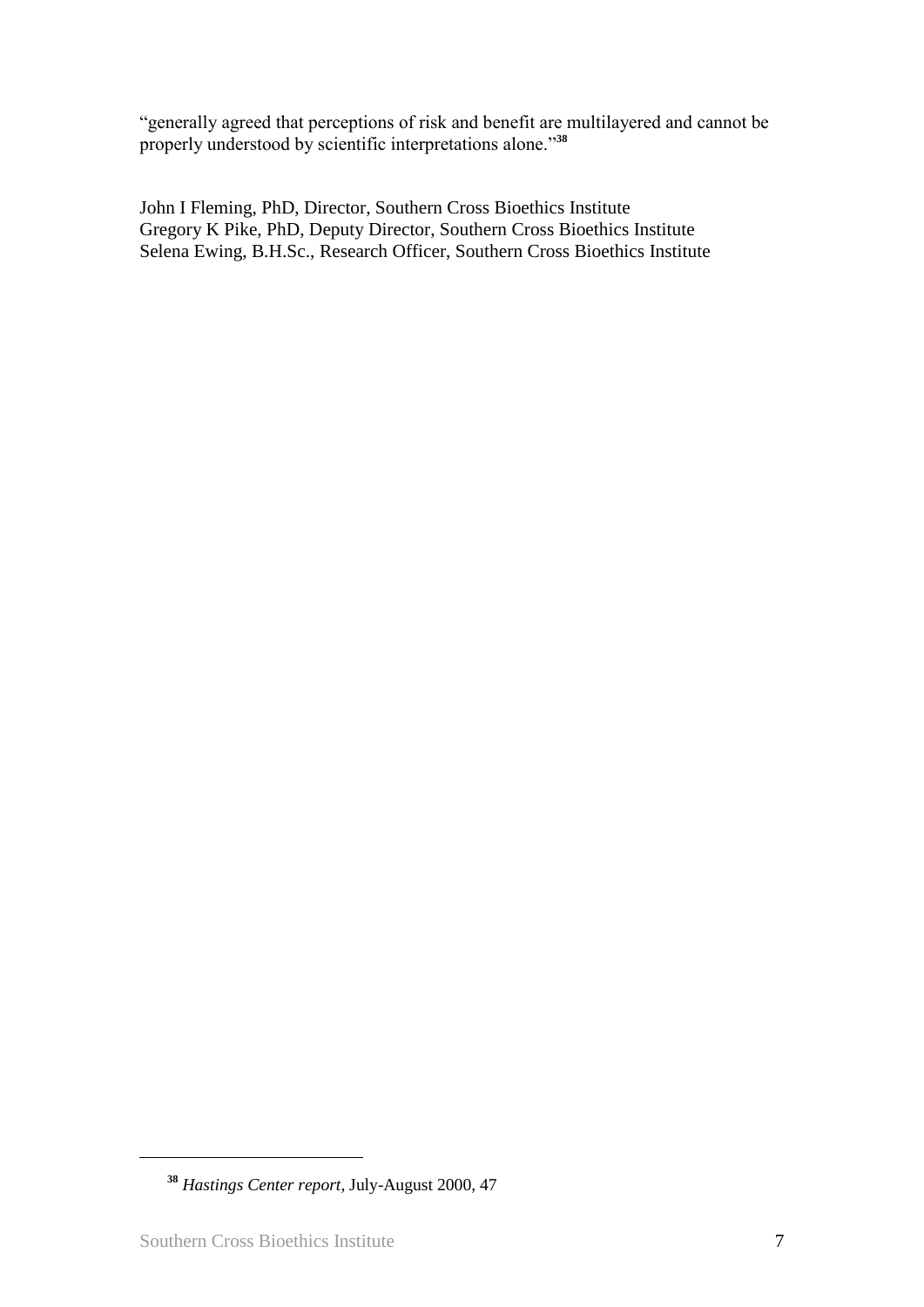## Ethics and Risk: Bibliography

- Adam, Barbara, "Industrial Food for Thought: Timescapes of Risk", *Environmental Values*. 1999; 8(2), 219-238.
- Altham, J E J "Ethics of Risk", *Proceedings of the Aristotelian Society* (1984), 15-29.
- Anderson, Elizabeth "Values, Risk, and Market Norms", *Philosophy & Public Affairs* 17 (1988), 54-65.
- Andre, Judith "Nagel, Williams and Moral Luck", *Analysis* 43 (1983), 202-7.
- Baron D S "The Abuses of Risk Assessment", in Waterstone M (ed.) *Risk and Society: The interaction of science, technology and public policy*, Kluwer Academic Publishers 1992, pp 173-1778
- Brady, James B "Conscious Negligence", *American Philosophical Quarterly* 33 (1996), 325-35.
- Braybrooke, David "Limits to Risk", *Transaction Social Science and Modern Society* 28 (1991), 23-7.
- Brunk, Conrad et al "Is a Scientific Assessment of Risk Possible? Value Assumptions in the Canadian Alachlor Controversey", *Dialogue* 30 (1991), 235-47.
- Byrd III, D & Lave L "Significant Risk Is Not the Antonym of De Minimis Risk", in While (ed.) *De Minimis Risk*.
- Claycamp, H Gregg "Negligible Risk & Cellular Transmitters", *Risk: Health, Safety & Environment* 9 (1998), 101-8.
- Cohen, Maurie J, "Science and Society in Historical Perspective: Implications for Social Theories of Risk", *Environmental Values*. 1999; 8(2), 153-176.
- Cranor C. "Scientific Conventions, Ethics and Legal Institutions", *Risk: Health, Safety and the Environment* 1 (1989):155. Presentation given at Symposium on Public Participation in Risk Management. [www.fplc.edu/risk/vol1/spring/cranor.htm](http://www.fplc.edu/risk/vol1/spring/cranor.htm)
- Cranor Carl F "The Normative Nature of Risk Assessment: Features and Possibilities", *Risk: Health, Safety & Environment* 8 (1997), 123-36.
- Curlo, Eleonora, "Marketing Strategy, Product Safety, and Ethical Factors in Consumer Choice", *Journal of Business Ethics*. 1999; 21(1), 37-48.
- Davis, Michael, "Telling the Truth about Risk Assessments: Commentary on 'The Ethics of Truth Telling and the Problem of Risk' (Paul Thompson)", *Science and Engineering Ethics*. 1999; 5(4), 511-13.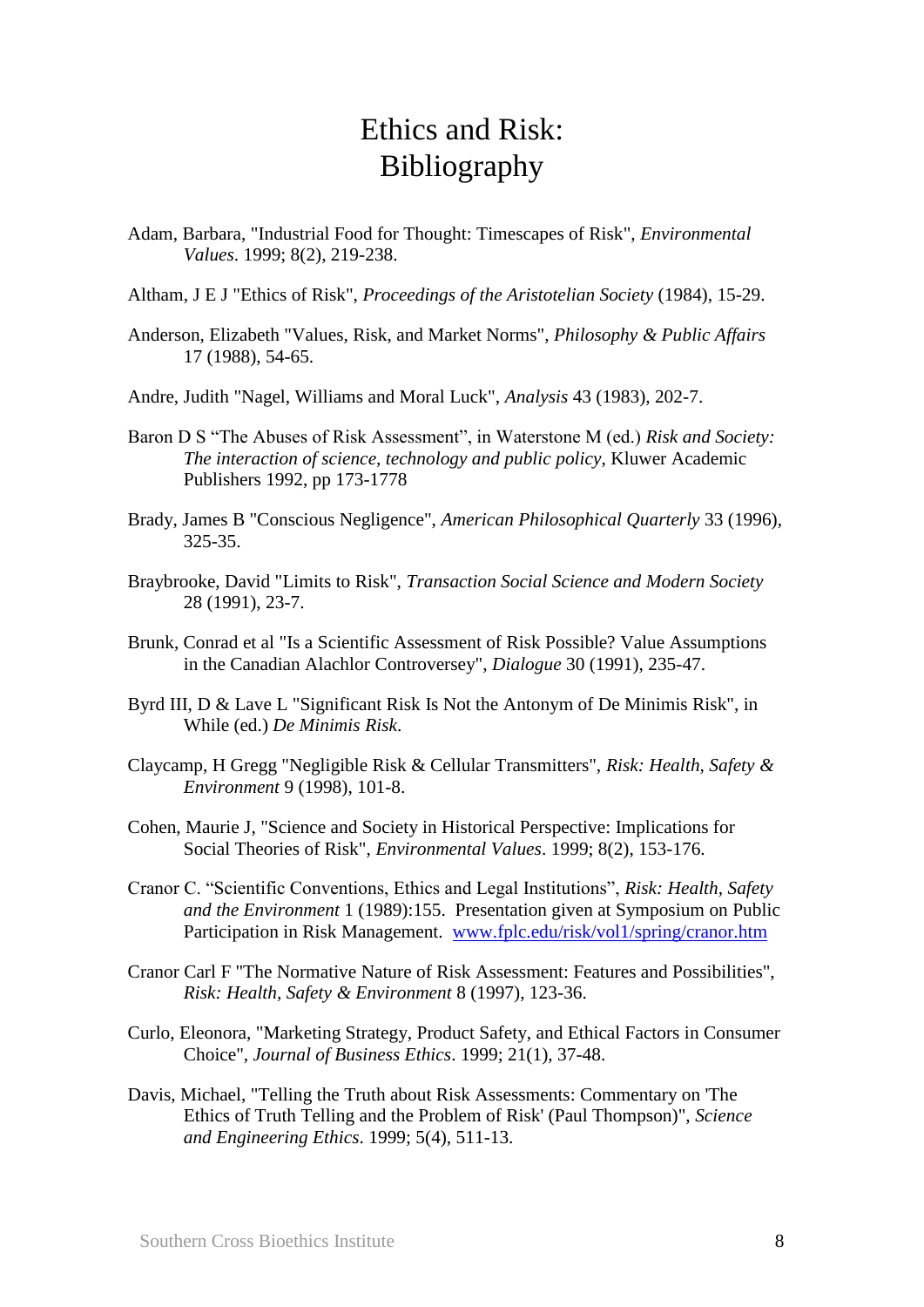- de Melo-Martin, Immaculada "Ethics and Uncertainty: In Vitro Fertilization and Risks to Women"s Health", *Risk: Health, Safety & Environment* 9 (1998), 201-27.
- Dworkin, Gerald "Taking Risks, Assessing Responsibility", *The Hastings Center Report* October 1981, 26-31.
- Fiksel, Joseph "De Minimis Risk: From Concept to Practice", in While (ed.) *De Minimis Risk*.
- Fischhoff B and Fischhoff I, "Will they hate us? Anticipating unacceptable risks", *Risk Management* (in press) July 2001.
- Fischhoff B, Slovic P and Lichtenstein S. "Weighing the Risks: Which Risks are Acceptable?", in Slovik P. (ed.) *The Perception of Risk*, Earthscan London 2000, pp 121-136
- Fischhoff B, Slovic P, Lichtenstein S, Read S and Combs B. "How safe is safe enough? A psychometric study of attitudes toward technological risks and benefits", in Slovic P. (ed.) *The Perception of Risk*, Earthscan London 2000, pp 80-103
- Fischhoff B. "Risk Perception and Communication Unplugged: Twenty Years of Process", in Löfstedt R and Frewer L, *The Earthscan Reader in Risk and Modern Society,* Earthscan London 1998; ch 6 pp 133-145
- Fischhoff, Baruch "Acceptable Risk: A Conceptual Proposal", *Risk: Health, Safety & Environment* 5 (1994) Also find at [www.fplc.edu/risk/vol5/winter/Fischhof.htm](http://www.fplc.edu/risk/vol5/winter/Fischhof.htm)
- Freudenberg W R and Rursch J A, "The risks of 'putting the numbers in context': a cautionary tale", in Löfstedt R and Frewer L, *The Earthscan Reader in Risk and Modern Society*, Earthscan London 1998, pp 77-90
- Fritzsche, Andrew F "The Moral Dilemma in the Social Management of Risks", *Risk: Health, Safety & Environment* 7 (1996), 291-5.
- Glover, Jonathan, *Causing Death and Saving Lives*, London 1977.
- Halfmann, Jost, "Community and Life Chances: Risk Movements in the United States and Germany", *Environmental Values*. 1999; 8(2), 177-197.
- Hansson, Sven Ove "Can we reverse the burden of proof?", *Toxicology Letters* 90 (1997), 223-8.
- Hansson, Sven Ove "Decisions Making Under Great Uncertainty", *Philosophy of the Social Sciences* 26 (1996), 369-86.
- Hansson, Sven Ove "The False Promises of Risk Analysis", *Ratio* 6 (1993), 16-26.
- Hansson, Sven Ove "The Limits of Precaution", *Foundations of Science* 2(1997), 293- 306.

Hansson, Sven Ove "What is philosophy of risk?", *Theoria* 62 (1996), 169-86.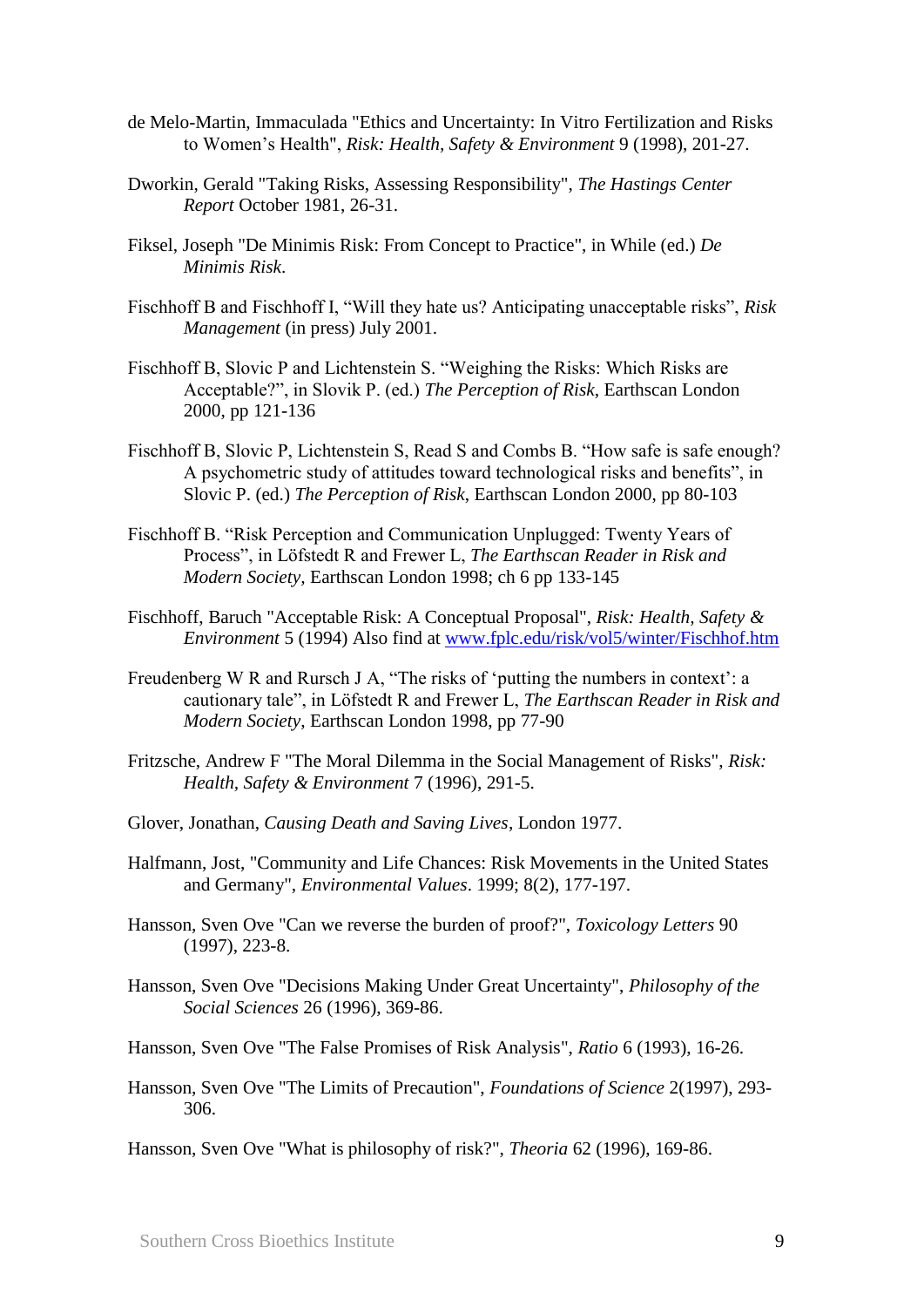Hansson, Sven Ove, "A Philosophical Perspective on Risk", *Ambio*, 28:539–542, 1999.

- Hansson, Sven Ove, "Adjusting Scientific Practices to the Precautionary Principle" *Human and Ecological Risk Assessment*, 5:909-921, 1999.
- Hansson, Sven Ove, "The Moral Significance of Indetectable Effects", *Risk* 10:101- 108, 1999.
- Hansson, Sven Ove, review of Erik Nord, Cost Value Analysis in Health Care. Making Sense out of QALYs, *Philosophical Quarterly*, in press.
- Hardin, Russel "Ethics and Stochastic Processes", *Social Philosophy & Policy*, 7 (19??), 69-79.
- Hughes J "GM Crops, the Precautionary Principle and the Case for a Moratorium", Presentation given to the Annual Society for Applied Philosophy in Manchester, May 2000.<http://homepages.tesco.net/~jonathon.hughes/gmcrops.htm>
- Jackson, Frank "A probabilistic approach to moral responsibility", in R Barcan Marcus et al (eds) *Proceedings of the 7th International Congress of Logic, Methodology and Philosophy of Science* (1983).
- Jasanoff, Sheila, "The Songlines of Risk", *Environmental Values*. 1999; 8(2), 135-152.
- Kane, Robert "Responsibility, Luck, and Chance: Reflections on Free Will and Indeterminism", *Journal of Philosophy*, 96 (1999), 217-40.
- Keating, Gregory C "Reasonableness and Rationality in Negligence Theory", *Stanford Law Review* 48 (1996), 311-84.
- MacLean, D "Risk and consent: philosophical issues for centralised decisions", in MacLean: *Values at Risk*.
- MacLean, D (ed.) *Values at Risk*, New Jersey 1985.
- Marshall, Brent K Globalisation, Environmental Degradation and Ulrich Beck's *Risk Society Environmental Values*. 1999; 8(2), 253-275.
- Marx, T.G.: "The Cost of Living" *Policy Review* 25 (1983), 53-8.
- McCarthy, David "Liability and Risk" *Philosophy & Public Affairs* 25(1996), 238-62
- McKerlie, Dennis "Rights and Risk", *Canadian Journal of Philosophy*, 16(1986), 239- 52.
- McLain, David L; Keenan, John P Risk, "Information, and the Decision about Response to Wrongdoing in an Organization", *Journal of Business Ethics*. 1999; 19(3), 255-271
- Mehta, Michael D "Risk Assessment and Sustainable Development: Towards a Concept of Sustainable Risk", *Risk: Health, Safety & Environment* 8(1997), 137-54.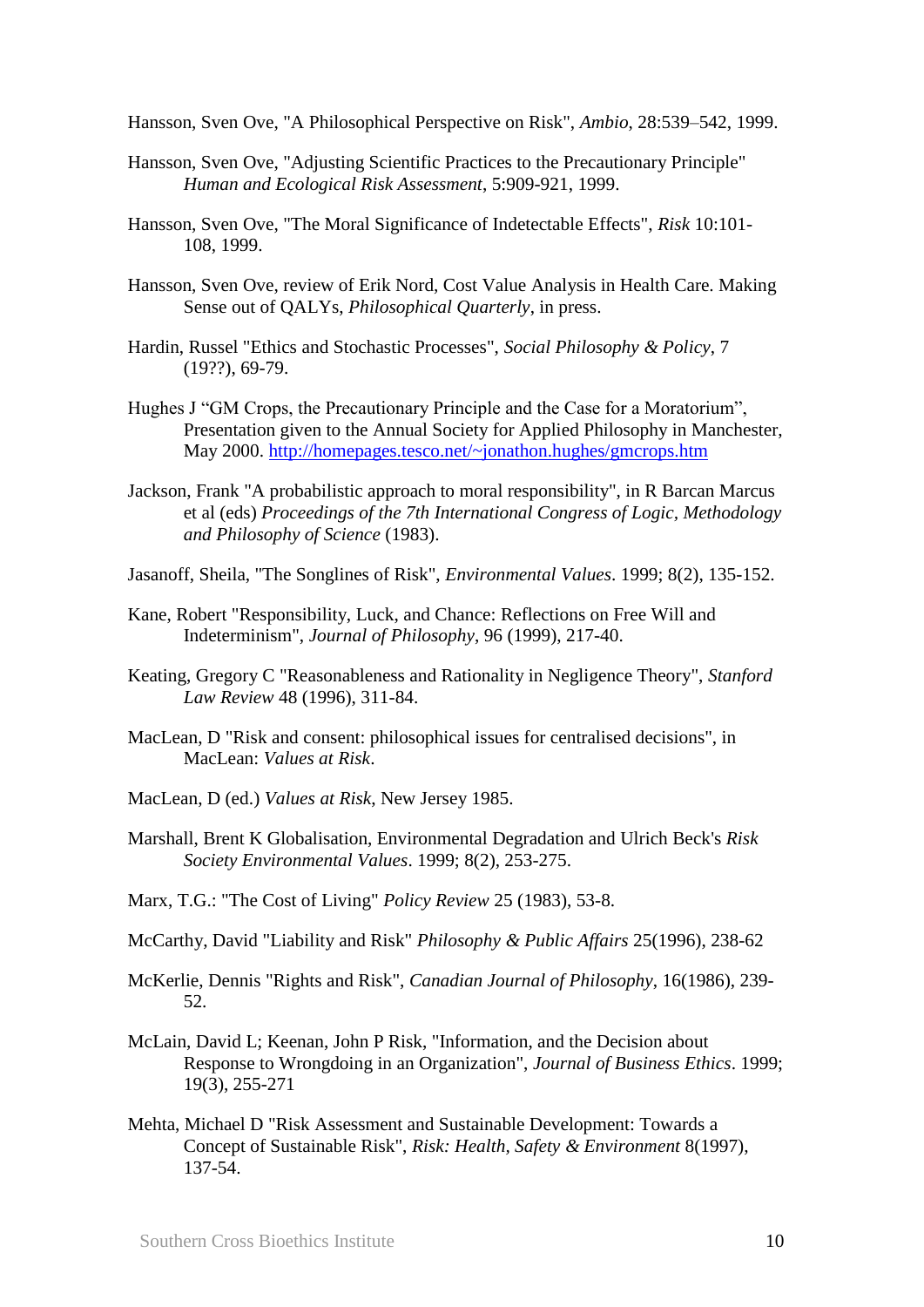- Meinhold, Charles B "The NCRP Considerations on Levels of Negligible Risk", in While (ed.) *De Minimis Risk.*
- Menkes, J & Frey, S "De Minims Risk as a Regulatory Tool", in While (ed*.) De Minimis Risk.*
- Meyers, Sheldon "A lications of De Minimis", in While (ed.) *De Minimis Risk*.
- Mole R H "Accepting Risks for Other People", *Proc Roy Soc Med* 69 (1976), 107-13.
- Perhac Jr, Ralph M. "Environmental Justice: The Issue of Disproportionality" *Environmental Ethics*. 1999; 21(1), 81-92.
- Persson, Lars "Ethical Issues in Radiation Protection", *Radiation Prodection Dosimetry* 86 (1999), 83-5.
- Regal P J "Metaphysics in Genetic Engineering: Cryptic Philosophy and Ideology in the "Science" of Risk Assessment", appears in Ad Van Dommelen (ed.) *Coping with Deliberate Release: The Limits of Risk Assessment,* International Center for Human and Public Affairs, Tilburg/Beunos Aires 1996: 15-32. Find also at [www.psrast.org/pjrbiosafety.htm](http://www.psrast.org/pjrbiosafety.htm)
- Rehman-Sutter, Christoph "Toward an Ethical Concept of Risk", *Risk: Health, Safety & Environment* 9 (1998), 109-18.
- Renn O. "Concepts of risk: a classification" in Krimsky S and Golding D (ed.) *Social Theories of Risk*; Praeger, London: 1992, ch3 pp 53-79
- Rescher, Nicholas Risk: *A Philosophical Introduction to the Theory of Risk Evaluation and Management*, New York 1983.
- Rosebury, Brian "Moral Responsibility and "Moral luck"", *The Philosophical Review*, 104 (1995), 499-524.
- Rosenberg, Shapir "Luck and Responsibility", *Dialogue*, 41 (1999), 38-44.
- Rowe W D. "Risk analysis: a tool for policy decisions", in Waterstone M. (ed.) *Risk and Society: The interaction of science, technology and public policy*, Kluwer Academic Publishers 1992, pp 17-31
- Sandin, Per "Dimensions of the Precautionary Principle", *Human and Ecological Risk Assessment* 5 (5), pp. 889-907, 1999.

Sapolsky H M. "The politics of risk", *Daedalus* 119 (1990) pp 83-96

- Schultz, William B "Why the FDA"s De Minimis Interpretation of the Delaney Clause Is a Violation of Law", *Journal of the American College of Toxicology*, 7 (1988), 521-7
- Schuyt, Kees, "The Sharing of Risks and the Risks of Sharing: Solidarity and Social Justice in the Welfare State", *Ethical Theory and Moral Practice*. 1998; 1(3), 297-311.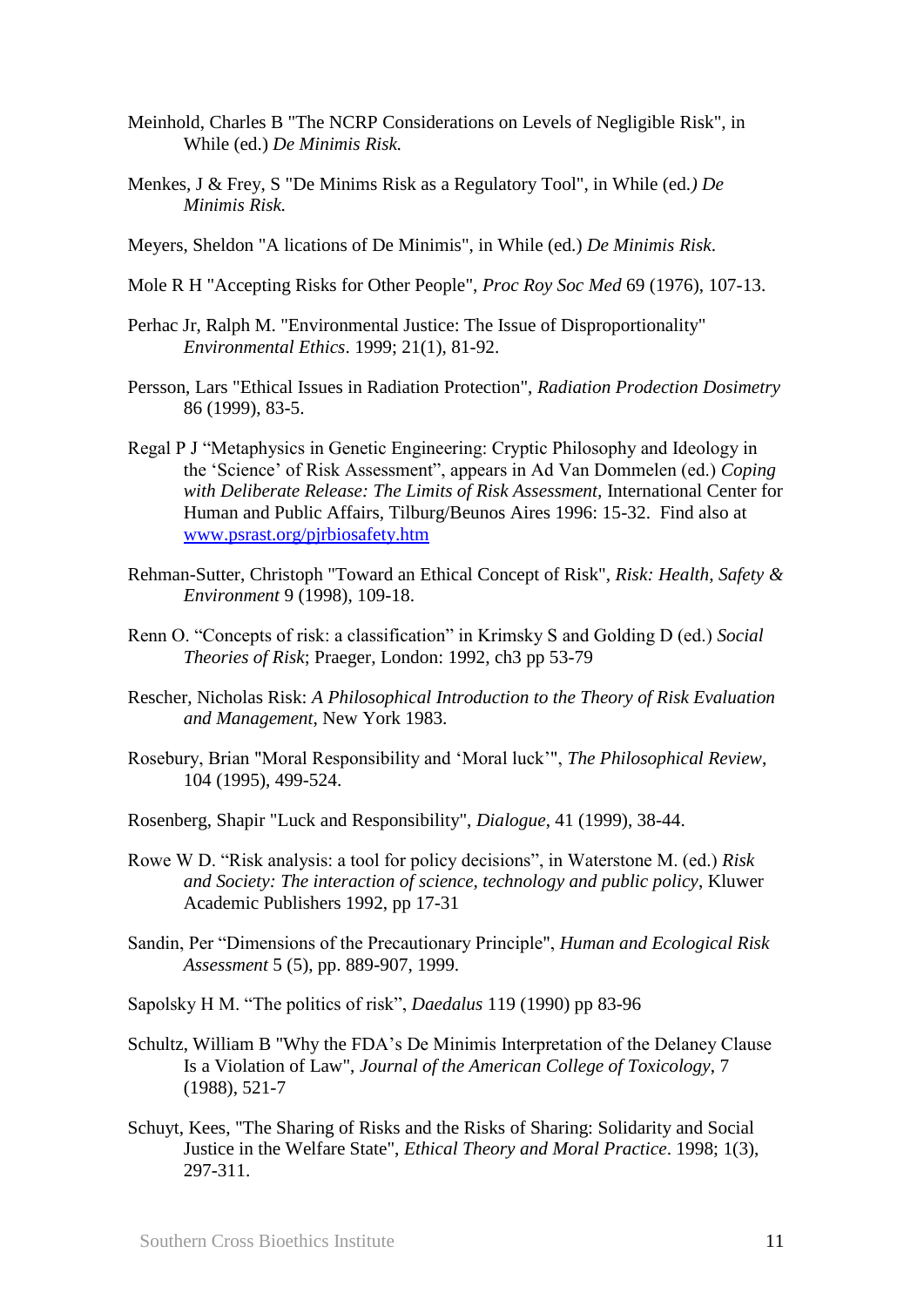- Sen, Amartya "Rationality and Uncertainty", Theory and Decision, 18 (1985), *Journal of the American College of Toxicology*, 109-27.
- Shrader-Frechette, Kristin "Technological Risk and Small Probabilities", *Journal of Business Ethics* 4 (1985), 431-45.
- Shrader-Frechette, Kristin Risk and Rationality. *Philosophical Foundations for Populist Reforms*, Berkely 1991.
- Simons, Kenneth W,"Negligence", *Social Philosophy and Policy*. 1999; 16(2), 52-93.
- Slovic P "Perceived Risk, Trust and Democracy", in Slovic P (ed.) *The Perception of Risk*, Earthscan London 2000, pp 316-326
- Slovic P, Fischhoff B and Lichtenstein S. "Cognitive Processes and Societal Risk Taking", in Slovic P (ed.) *The Perception of Risk*, Earthscan London 2000, pp 32-50
- Slovic P, Fischhoff B and Lichtenstein S. "Rating the risks", in Slovic P (ed.) *The Perception of Risk*, Earthscan London 2000, pp 104-120
- Spangler, Miller B "A Summary Perspective on NRC"s Implicit and Explicit Use of De Minimis Risk Concepts in Regulating for Radiological Protection in the Nuclear Fuel Cycle", in While (ed.) *De Minimis Risk*.
- Statman, Daniel "Moral and Epistemic Luck", *Ratio* 4 (1991), 146-56.
- Szerszynski, Bronislaw Risk and Trust: "The Performative Dimension", *Environmental Values*. 1999; 8(2), 239-252.
- Taylor, Michael R "The De Minimis Interpretation of the Delaney Clause: Legal and policy Rationale", *Journal of the American College of Toxicology*, 7 (1988), 529-73
- Teuber Andreas "Justifying Risk", *Daedalus* 119 (1990), 235-54.
- Thompson P B "Risk Objectivism and Risk Subjectivism: When are Risks Real?" *Risk: Health, Safety and the Environment* 1: 3 (1989) Also find at [www.fplc.edu/risk/vol1/winter/thompson.htm](http://www.fplc.edu/risk/vol1/winter/thompson.htm)
- Thompson, Paul B, "The Ethics of Truth Telling and the Problem of Risk", *Science and Engineering Ethics*. 1999; 5(4), 489-510
- Thomson, Judith Jarvis "Imposing Risks", in *Rights, Restitution, and Risk* London 1986.
- Thomson, Paul B "Risking or being willing: Hamlet and the DC-10", *Journal of Value Inquiry* 19 (1985), 301-10.
- Thomson, Paul B "The Philosophical Foundations of Risk", *The Southern Journal of Philosophy* 24 (1986), 273-86.